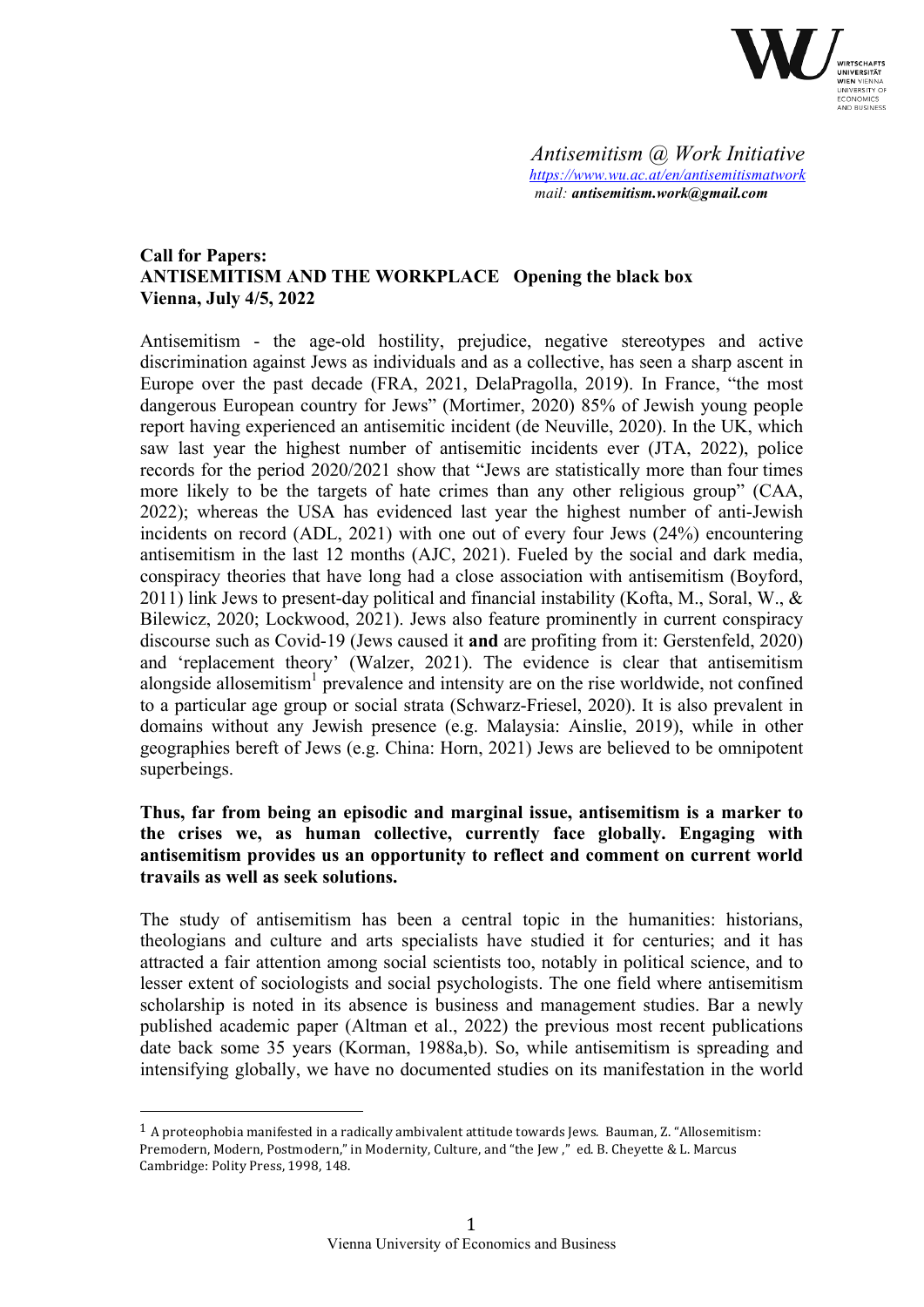

of work, how it may impact careers or about its occupational prevalence. We don't know how it affects victims and who are the perpetrators and by-standers; what are the common institutional responses, if any; sectorial variations; and how antisemitism features in the wider discourse on diversity and inclusion. In fact, with the exception of academia itself - antisemitic abuse on campus has been documented over the past three decades (Malaney & Williams, 1994; Pollack, 2011; Farber & Poleg, 2019; Elliott, 2019) and is now at record levels  $(Ball, 2021)^2$  - we practically know next to nothing.

We wish to start addressing this lacuna. In this gathering we hope, through knowledge sharing and discourse, to gain a deep understanding of workplace antisemitism. We welcome conceptual, theoretical and empirical papers from a wide range of relevant disciplines in business & management and further afield: history, law, economics, sociology, politics, psychology, philosophy and ethics, among others.

# DATES & VENUE

This small-scale foundational conference will take place over a day and a half on the afternoon of **Monday, July 4<sup>t</sup>**<sup>h</sup> and **Tuesday, July 5th** on **WU campus** premises in Vienna's Prater district.<sup>3</sup>

**We anticipate Special Issue publications to follow from the conference in 2023/4.**

# **SCHEDULE**

Proposal Submission: Send an abstract (c. 300 words) by March  $25<sup>th</sup>$  2022 to antisemitism.work@gmail.com

Confirmation: Acceptance or otherwise will be advised by March  $30<sup>th</sup>$  2022.

Paper submission: A full paper (2500 - 7000 words, including references) to be submitted by June  $22<sup>nd</sup>$  is preferred, but a pdf./PPs of the presentation will be acceptable too. The aim would be to disseminate papers/presentations prior to the conference to attendants, to facilitate exchange and debate.

Costs: The conference will be **free** to attend (no conference fee) thanks to support from Pearn Kandola LLP. and the WU Vienna. Voluntary contributions would be welcome.

# References

 

ADL (2021) 2021 Online Antisemitism Report Card https://www.adl.org/resources/reports/2021-online-antisemitism-report-card

AJC (2021) Antisemitism Report 2021 Accessed 7/2/2022 https://www.ajc.org/AntisemitismReport2021/Comparison

Ainslie, M.J. (2019) Anti-Semitism in Contemporary Malaysia Singapore: Palgrave-MacMillan

Altman, Y., Koll, J., Mayerhofer, W., Mueller-Camen, M. & Schneebaum, A. (2022) Contours of workplace antisemitism: initial thoughts and a research agenda, in Lange, A. et al., Eds. An End to Antisemitism Vol. 4, Berlin: De Gruyter, 125-154 *Open Access*

https://www.degruyter.com/document/doi/10.1515/9783110671971-008/html

<sup>&</sup>lt;sup>2</sup> Campus antisemitism may be disguised as or conflated with anti-Israel/anti-Zionist ideology (Steinberg, 2019).

 $3$  The timing and place correspond to EGOS 2022 colloquium scheduled later that week at the same venue.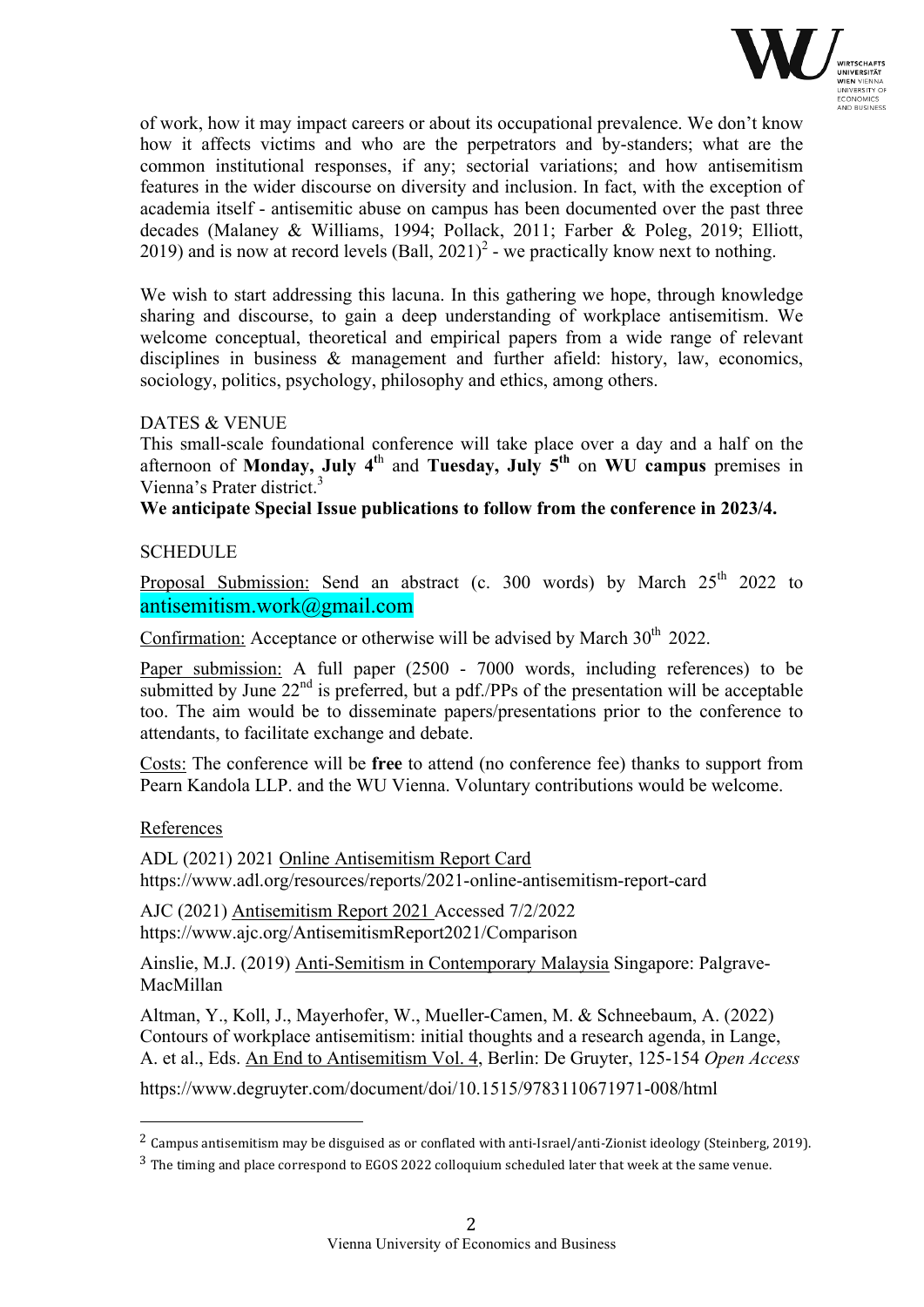

Ball, T. (15.11.2021) Record levels of antisemitic abuse hit university campuses The Times Accessed 2/1/22 https://www.thetimes.co.uk/article/record-levels-of-antisemiticabuse-hit-university-campuses-v7b82609s

Byford J. (2011) Conspiracy Theory and Antisemitism, in Byford J. Conspiracy Theories. Palgrave Macmillan, London, 95-119.

Campaign Against Antisemitism (2022) Jews four times more likely to be targets of hate crimes than other faith groups, CAA analysis of Home Office stats shows https://antisemitism.org/jews-four-times-likelier-to-be-targets-of-hate-crimes-than-otherfaith-groups-caa-analysis-of-home-office-stats-shows/ Accessed 1/1/2022

DellaPergola, S. (2019) Jewish Perceptions of Antisemitism in the European Union, 2018: A New Structural Look. Analysis of Current Trends in Antisemitism 40 (2), 1–86.

de Neuville, H. (2020) Antisémitisme : un tiers des juifs de France se sent menace La Croix 21/1/2020 Accessed 1/1/2022 https://www.la-

croix.com/Religion/Judaisme/Antisemitisme-tiers-juifs-France-sent-menace-selonetude-lIfop-2020-01-21-1201073163

Elliott, E. (2019) Learning lessons: the articulation of antisemitism on campus Renewal 27(2), 75-87

European Union Agency for Fundamental Rights (FRA). (2021) Antisemitism: Overview of antisemitic incidents recorded in the European Union 2010-2020 Vienna: FRA

Farber, B. A., & Poleg, A. (2019). Campus diversity, Jewishness, and antisemitism. Journal of Clinical Psychology 75 (11), 2034-2048.

Gerstenfeld, M. (2020) Anti-Jewish Coronavirus Conspiracy Theories in Historical Context BESA Center Perspectives Paper No. 1,513, March 31st.

Horn, D. (2021) People Love Dead Jews NY: W.W. Norton & Co. Ch.2: "Frozen Jews"

JTA (9.2.2022) Accessed 11.2.2022 https://www.jta.org/2022/02/09/global/british-jewsrecord-2255-antisemitic-incidents-last-year-the-highest-tally-ineurope?utm\_source=JTA\_Maropost&utm\_campaign=JTA\_DB&utm\_medium=email&mpw eb=1161-40063-278916

Kofta, M., Soral, W., & Bilewicz, M. (2020). What breeds conspiracy antisemitism? The role of political uncontrollability and uncertainty in the belief in Jewish conspiracy. *Journal of Personality and Social Psychology, 118*(5), 900–918

Korman, A.K. (1988a) Anti-Semitism in Organizations and the Behavioral Sciences: Towards a Theory of Discrimination in Work Settings. Contemporary Jewry 9 (2), 63– 85.

Korman, A. K. (1988b) The Outsiders: Jews and Corporate America. Lexington: Lexington Books.

Lockwood, E. (2021). The antisemitic backlash to financial power: Conspiracy theory as a response to financial complexity and crisis. New Political Economy, *26* (2), 261-270.

Malaney, G. D. & Williams, E. A. (1994) Anti-Semitism on Campus, NASPA Journal, 31 (4), 252-262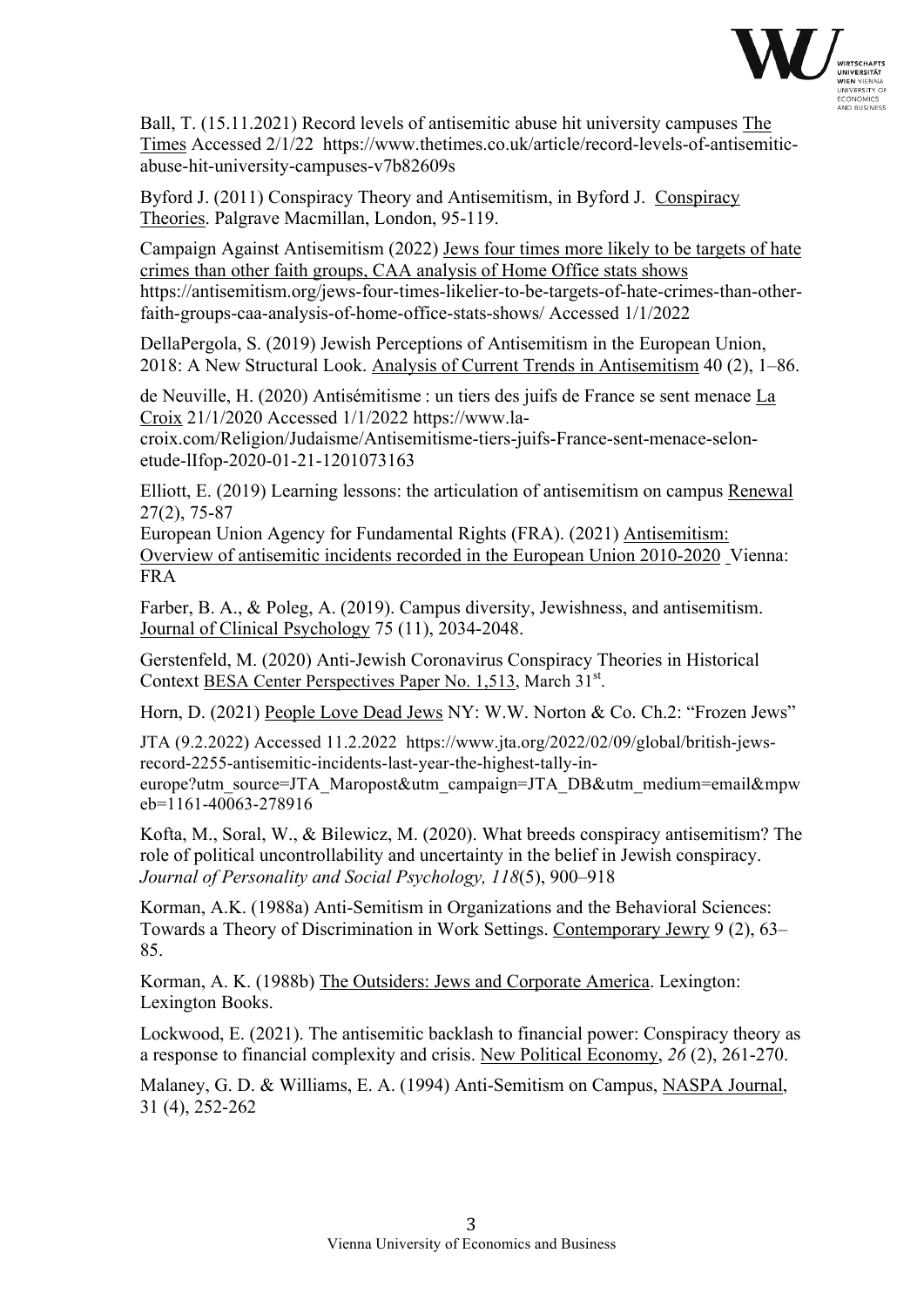

Mortimer, G. (2020) How long until there are no Jews left in France? The Spectator 18.1.2020

Pollack, E.G., Ed. (2011) Antisemitism on Campus: Past and Present Boston, Mass: Academic Studies Press

Schwarz-Friesel, M. (2020) "Antisemitism 2.0"—The Spreading of Jew-hatred on the World Wide Web, in Lange, A. et al., Eds. An End to Antisemitism Vol. 1, Berlin: De Gruyter, 311-338

Steinberg, G. M. (2019) Uncivil Society: Tracking the funders and enablers of the demonization of Israel Israel Studies 24 (2): 182-205

Walzer, M. (2021) The Jerusalem Declaration https://fathomjournal.org/the-jerusalemdeclaration-a-response-to-cary-nelson/ Fathom, April 2021 Accessed 12.2.2022

Weiner, A. (1.5.2020) Global trends in conspiracy theories linking Jews with Coronavirus AJC Global Voice accessed 1/1/2022 https://www.ajc.org/news/globaltrends-in-conspiracy-theories-linking-jews-with-coronavirus

# **Topics (illustrative):**

# ORGANIZATIONAL THEORY

Insights from organizational, institutional, organizational culture /climate/character and organizational design lenses; and antisemitic manifestations

Structures of **power**, centre vs. periphery and antisemitic conduct

Institutional **processes**; cohesion vs. conflict, divergence vs. convergence and antisemitic conduct

## ORGANIZATIONAL BEHAVIOR

Work **misbehavior** - deviance, aggression, incivility, toxic culture, negative emotions, envy, hate, cruelty, innuendo

**Leadership style** and its relevance to workplace antisemitism

The **imagined Jew** and his (her) role in organizations

Antisemitism as factor in pursuing **work careers**

Features of the **antisemitism-free** workplace

## HUMAN RESOURCE MANAGEMENT/ INDUSTRIAL RELATIONS

**Diversity management, equity & inclusion** policies and the fight against antisemitism

**intersectionality** (structural faultlines) and its impingement on antisemitism

**Standpoint theory** and the Jewish experience at the workplace

**Trade unionism** and antisemitism